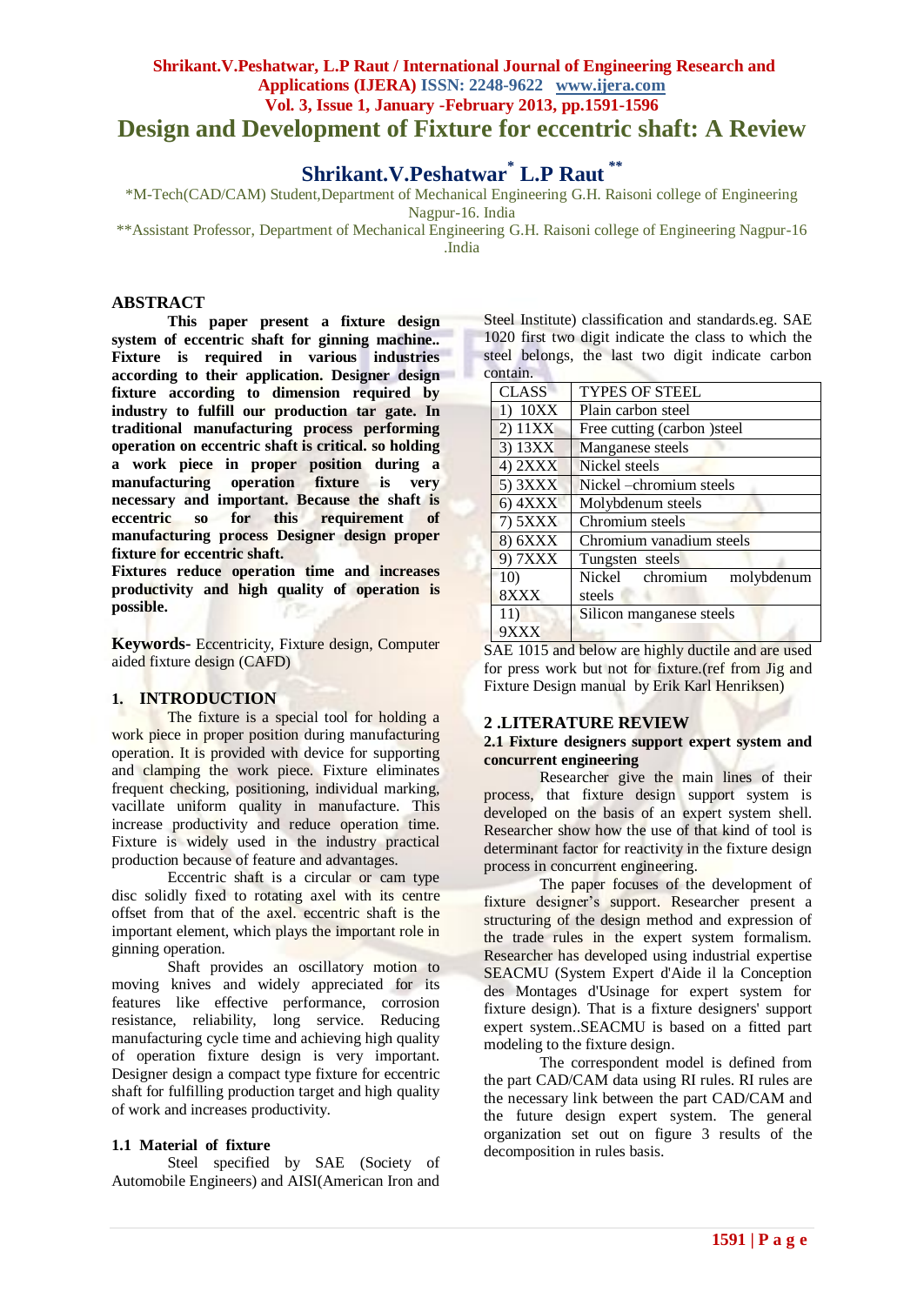

**Fig.1.Knowledge bases organization[1]**

A simultaneously development of the fixture design, the manufacturing schedule establishment and the NC programmed design is then allowed $[1]$ .



## **2.2 FIXTURE DESIGN SYSTEM (COMPUTER AIDED FIXTURE DESIGN)**

The manual design of fixture is traditionally a time consuming work in manufacturing and the experience of designer plays an important role in fixture design.



**Fig.3. Flow diagram of the CAFD system [2]**

The jig and fixture parts and component are divided into following categories: (a) Locating components, (b) Clamping mechanisms,(c) Tool guiding components, (d) Support components, (e)Body of fixture, (f) Fixing components for fixture, (g) Auxiliary mechanisms, (h) Operating elements, (i) Power mechanisms, (j) Miscellaneous components.. Paper explored the technology of intelligence and optimization in the process of the jig and fixture design [2].

Two conformability metrics are introduced to account for global and local conformability's his design variables are: the number and position of fixture element, fixture element length, static coefficient, fixture element tip radius, and direction of the fixture principal stiffness. Both force controlled and displacement controlled fixtures are considered.

It was found that conformability and stability can either increases nor decrease with the position of contacts depending on their proximity to the line of action of the external perturbation. Clamping intensity and principal stiffness directions have opposing effects on the stability of force controlled and displacement controlled fixtures [3].

# **2.2 PARAMETRIC STUDY`**

# **A. Number and position of fixture element**

Fig. 4 shows that the local conformability metric for *P-*controlled and U-controlled fixtures (CZ,, and *Cza,* respectively) follow very similar trends as *L4* moves in the

+XA direction. In scenario #2 *(P2),* the addition of L4 came's an increase in both conformability metrics and also an increase in stability with respect to the reference case.

Locator *L4* helps to support the bottom part of the sphere. This explains the increase in stability from *PI* to *P2.*Conformability and stability decrease as *L4* moves from *P2* to *P5* as shown in Fig.4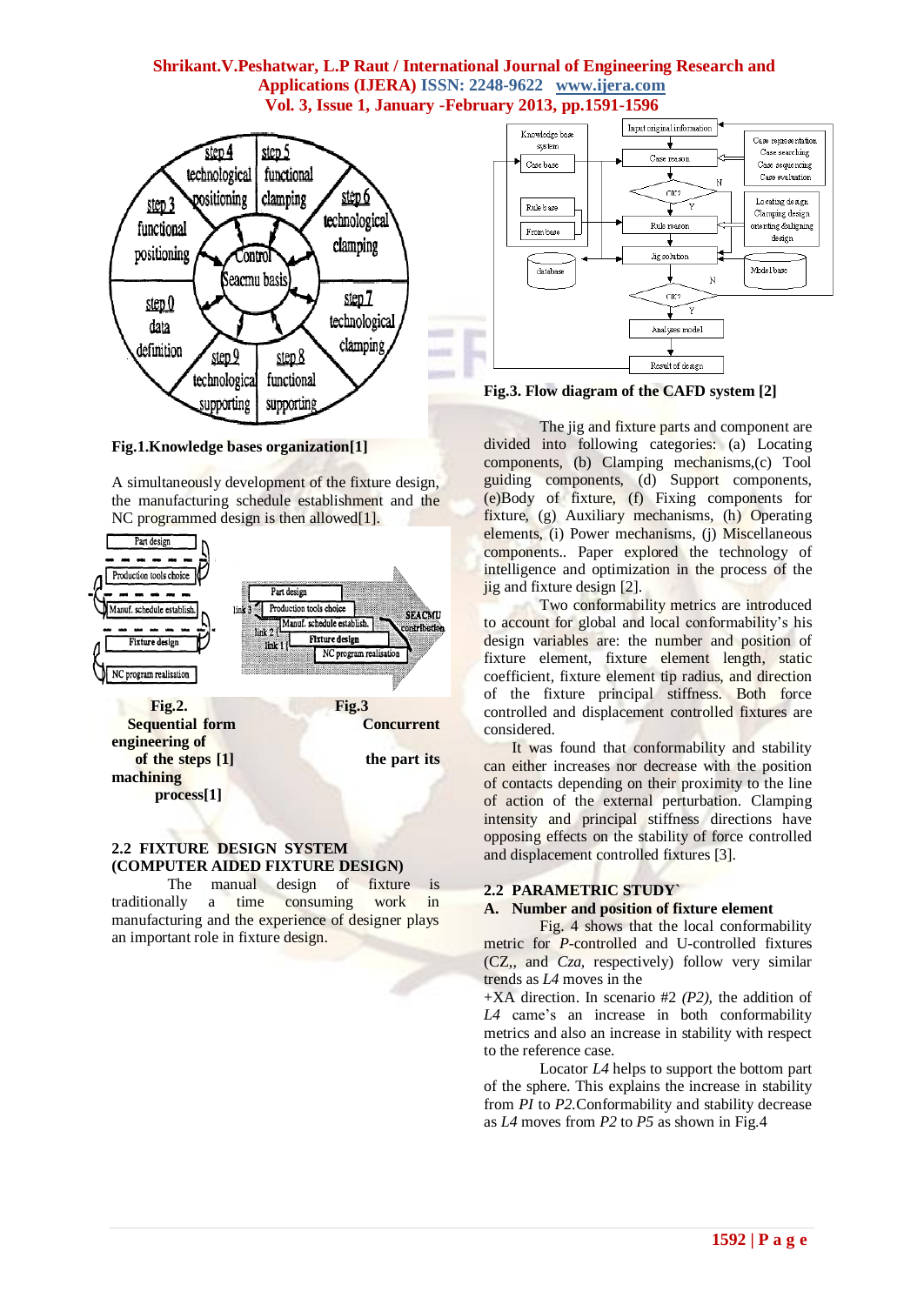

**Fig.4.Effect of the number and position of fixture element[3]**

## **B. Clamping intensity**

For the case of the P-controlled fixture, the clamping

Force was changed from 800 N in PI to 900 N in P2 and

to l000 N in P3. Similarly, the prescribed clamping Displacements for P2. P3 and *P4* are 12.5, 15.0 and 17.5

pm, respectively. Fig. 5 shows that S, and *Czp*  increase

With clamping intensity. Higher clamping loads produce larger work piece and contact elastic deformations causing an increase in *Czp.* In the case of the U-controlled fixture stability decreases slightly with increasing clamping intensity while Cz, is not significantly affected.

The normal clamping loads necessary to produce the prescribed displacements of the U-controlled fixture do not change significantly when going from 12.5 to 17.5 pm *(D'F,,* = *659* N, *D2F*=*n* 590 N for 12.5 pm; *DIFn*= 680 N, *D2F,*=*,* 623 N for 17.5 pm). As a result, the fixture-work piece reaction forces remain almost unchanged from *PI* to *P4.* This explains the small variation of *Czu* shown in Fig. 5 [3].



**Fig.5. Effect of the Clamping Intensity [3]**





**Fig.7. Effect of the Static Coefficient of Friction [3]**

Requirements should be satisfied for fixture:(i)total restraint of the work piece or form closure;(ii)accurate locating of work piece ; (iii)limited deformation of work piece; no interference between fixture components and machine tool;(iv)including ease of loading/unloading a work piece. The first two requirements that are essential for the design of fixture layout and can be viewed as the first step of fixturing system design for determination of the number, type and location of fixturing points. researcher propose an efficient algorithm to identify seven frictionless fixturing point ensuring form closure and small positioning error of the work piece from original dense set. Paper addressed the problem of fixture layout design for a 3D curved work piece [4].

Facing a continuously increasing competition worldwide, manufacturing industry are undergoing a critical transition from traditional methods to advanced manufacturing technology many of which are computer based.

In order to increase competitiveness, manufacturers are seeking to improve product quality. Lower production costs, and increase the speed of bringing innovative products to the market. Early years of computer aided fixture design (CAFD), the designer simply used the CAD tool to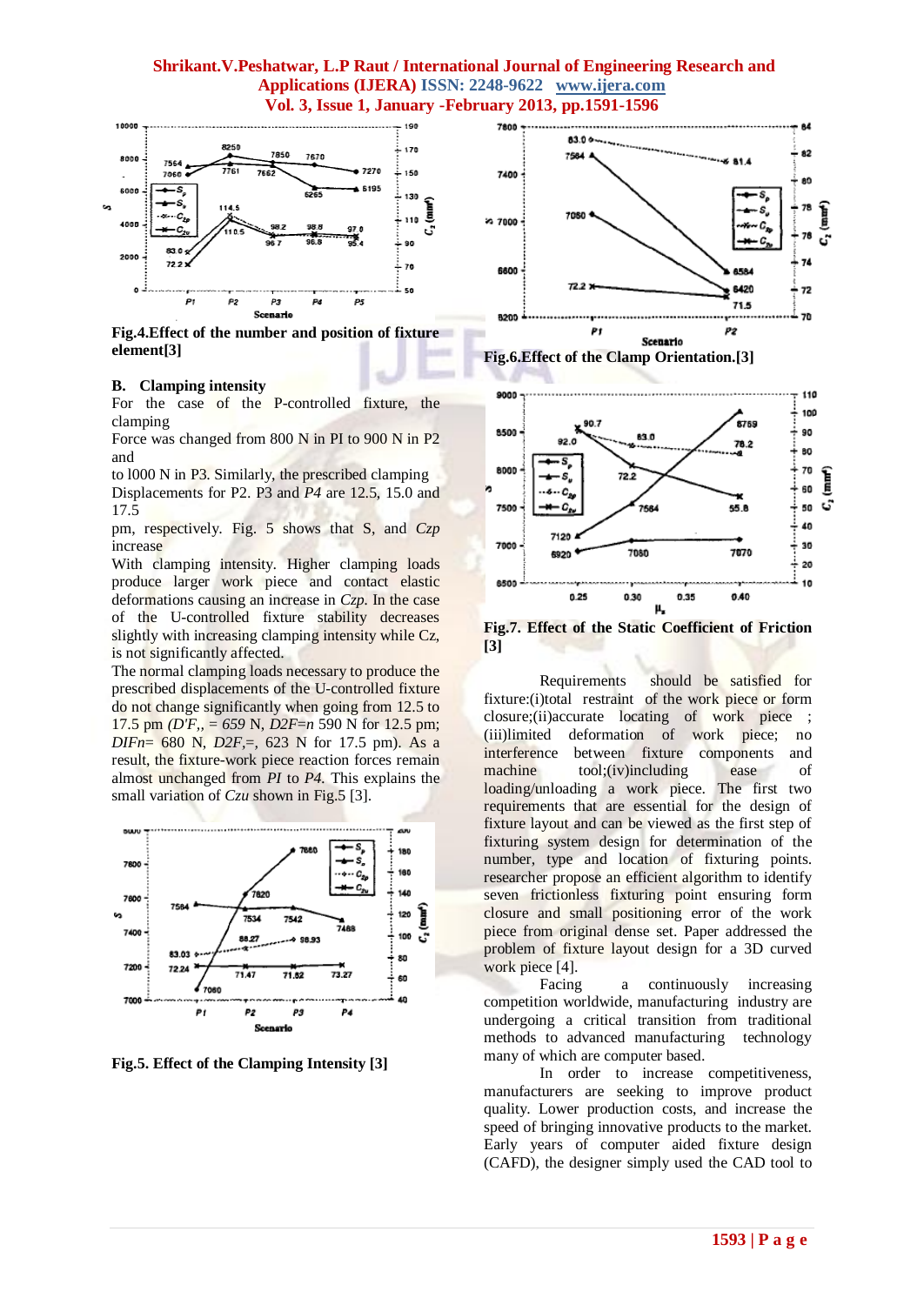assemble the drawings on computer screen with a library of standard fixture components.

Fixture assembly operations are performed by specifying coordinates and rotation angles in x-y plane, which still takes time for manipulating geometric entities. One of the most important goals of CAFD is to reduce the manufacturing lead time. the problems associated with current CAFD applications include: 1) functions of automated fixture design systems are limited and many complex fixture designs still need human interaction and using CAFD systems with commercial CAD packages is time consuming as it manipulates geometric entities around on screen.

Outline of rapid fixture design system (RFDS) which includes several modules and databases: a) locating method selection"*s)* work piece information retrieval; c) locator/clamp selection; d) fixture unit generation and placement; e) interactive fixture design modification; f) locating method database and g) fixture component database. In fixture design, the locating method and locator clamp selection are based on fixturing requirement analysis.

To help fixture designers in the locating method selection, a menu-driven locating method classification tree is designed which makes the fixture design process more logical and requires less experience.

Researcher presents a rapid fixture design system which combines the automated modular fixture configuration design technique for fixture unit generation and interactive fixture design functions for selections of locating methods and locating clamping components [5].

Only concerned with achieving three point contacts, which is necessary to re-use the fixture, Manufacturing and installation of fixtures are costly for high volume production runs. In this paper we address the problem of the re-usability of fixtures.

Researcher addresses both types of variation in the context of modular fixtures. For tolerance variation, they give a method for comparing fixtures in terms of how much geometric tolerance they will permit before failing. For design variation, they identify design rules that can rapidly check if a proposed part design is consistent with a given previous fixture [6].

Fixture design is a critical manufacturing activity in the production cycle and has great effect on product quality, lead time, and cost targets.

With the development of computer aided fixture design (CAFD) system, the efficiency of fixture design and the cost of production have been improved obviously. Fixture planning is an important early step in CAFD process, which determines the locating and clamping points on work piece surfaces, it contributes so much to fixture design.

Fixture requires simple configuration, small clamping force, multi-varieties and small batch production, short design and manufacturing cycle, and low cost. Compare to conventional manufacturing processes, the primary advantage of RP is its ability to create almost any shape or geometric feature, in this case, production efficiency and manufacturing flexibility will be greatly improved.

The evaluation method proposed in this paper is going to evaluate the clamping plan from several aspects as follows: Area factor. Stability factor, location of clamping point factor. The automation of fixture planning plays a vital role in improving the efficiency of fixture design and manufacture **[**7**].**

Fixture layout is the primary task of the fixture design. Fixture design is a practical problem and is crucial to product manufacturing. During the course of manufacturing processes, such as machining, assembly, or inspection, it is necessary to immobilize, support, and locate the work piece, this is also referred to as work holding.

A fixture is comprised of a number of basic work holding elements such as locators, supports, and clamps. The task of fixture layout is to determine the number, type, and location of the work holding elements. Second task is referred to as fixture setup, and its main concern is to avoid collision and interference between the machine tool and the fixture. Basic Fixture Components is locator, support, clamps. Fixtures have six basic functional Requirements: (a) stable resting, (b) accurate localization.(c) Support reinforcement, (d) stable clamping, (e) force-closure (or total restraint), and (f) quality performance.

The focus of the researcher paper is on effective fixture modeling and efficient numerical techniques for automatically generating, analyzing, and optimizing fixture layout designs for any complex-shaped 3D work pieces [8].

A fixture is usually modeled as a set of supporting, locating and clamping points called fixels. These fixturing points (or fixels) should be selected to satisfy two fundamental requirements: the form-closure constraint and accurate locating of the work piece in addition to requirements like even load distribution among the fixturing points, nonintersection among the fixels, etc.

The form-closure constraint guarantees that the work piece is fully constrained without being disturbed by any force and moment generated during manufacturing processes. The requirement of accurate localization is to ensure accuracy of manufacturing operations.

A fixture must satisfy various functional and non-functional requirements listed as follows: total restraint of the work piece or form-closure, i.e. able to reject any force and moment generated during manufacturing courses; Accurate locating of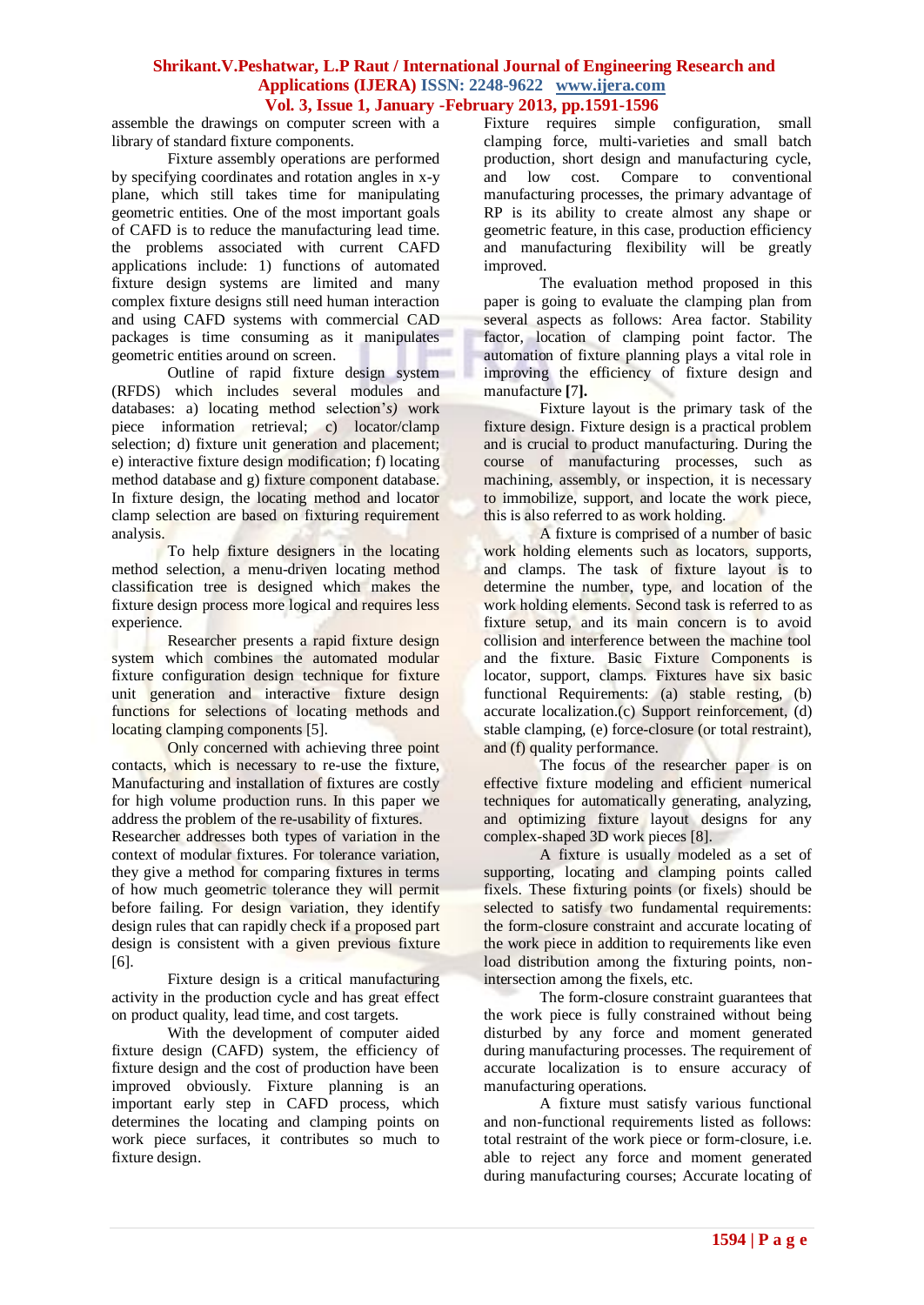the work piece, i.e. the positioning Errors of the work piece should be minimized with given positioning accuracy of the fixturing points; even load distribution among the fixturing points.

No interference between fixture components and Machine tools and "Goodness "under various criteria, including ease of Loading/unloading a work piece.

Researcher paper presents a simple and complete algorithm for automatic and optimal fixture design on 3D work pieces represented by discrete points. A new performance index is proposed to simultaneously address three fundamental requirements: form-closure constraint, minimum locating errors of the work piece, and even load distribution among the fixturing points [9].

A fixture is used to establish and maintain the required position and orientation of a work piece in machine tool. A poor design can lead to undesirable work piece deformation. Consequently, the positions of the locators, clamps and supports should be strategically designed and appropriate clamping forces should be applied. Typically, it relies heavily on the designer's experience to choose the positions of the fixture elements and to determine the clamping forces.

The fixture layout and the clamping forces optimization become two important aspects in fixture design. The positions of locators and clamps should be properly selected, and the clamping forces should be calculated so that the work piece deformation is minimized and uniformed. In this paper, a dual optimization method is presented for the fixture layout design and dynamic clamping forces optimization. The objective is to minimize the maximum elastic deformation of the machined surfaces and maximize the uniformity of the deformation [10].

# **3. DISCUSSION AND CONCLUSION**

The system has enhanced the efficiency and reliability of the jig and fixture design and has made the result of the jig and fixture design more reasonable [1].

It was found that conformability and stability can either increase or decrease with the position of contacts depending on their proximity to the line of action of the external perturbation**.** It was also found that clamping intensity and the principal stiffness directions have opposing effects on the stability of force-controlled and displacement controlled fixtures [2].

The problem of fixture layout design for a 3D curved work piece [3].Fixture design support that use technological entities to represent the part [4]. The problem of the re-usability of fixtures [6]. The automation of rapid fixture planning based on rapid prototype [7].

Optimum design approach to provide comprehensive analyses and determine an overall optimal design to fulfill the multi-functional and high performance fixturing requirements [8]. Dual fixture layout and dynamic clamping forces optimization method based on optimal fixture layout could minimize the deformation and uniform the deformation most effectively and it is meaningful for deformation control in NC machining [10].

An attempt is made in this paper various design and analysis methods in the context of to improve the life of fixture, different fixture geometries are compared experimentally and are selected. The proposed eccentric shaft fixture will fulfilled researcher Production target and enhanced the efficiency, fixture reduces operation time and increases productivity, high quality of operation, reduce scarp.

# **REFERENCES**

- [1] E. Caillaudli 2, 3, D. Noyes2, G. Anglerot1 and P. Padillal "Concurrent Engineering: an expert system for fixture design" 1995 IEEE.
- [2] Zhang Yuru ,Peng Gaoliang "Development of and integrated system for setup planning and fixture design in<br>CAPP" International Conference on International Conference on Advanced Intelligent Mechatronics Monterey, California, USA, 24-28 July, 2005J. Newman, Electrochemical Systems, 2nd ed., Prentice-Hall, Englewood Cliffs, NJ, 1991.
- [3] Jose F. Hurtado, Shreyes N. Melkote, "Effect of Fixture Design Variables on Fixture-Work piece Conformability and Static Stability" 2001 IEEHASME International Conference on Advanced Intelligent Mechatronic Proceedings 8-12 July 2001 COW Italy
- [4] Dan Ding Guoliang Xiang Yun-Hui Liu and Michael Yu Wang "Fixture Layout Design for Curved Work pieces\*"Proceedings of the 2002 IEE international Conference on Robotics *8 Automation* Washington, DC May 2002
- [5] Zhang Yuru ,Peng Gaoliang "Development of an integrated system for setup planning and fixture design in CAPP" International Conference on Advanced Intelligent Mechatronics Monterey, California, USA, 24-28 July, 2005J. Newman, Electrochemical Systems, 2nd ed., Prentice-Hall, Englewood Cliffs, NJ, 1991.
- [6] Yiming (Kevin) Rong, Xingsen (Corry) Li "Locating Method Analysis based Rapid Fixture Configuration Design" *Intelligent Design and Manufacturing, ASME WAM,*